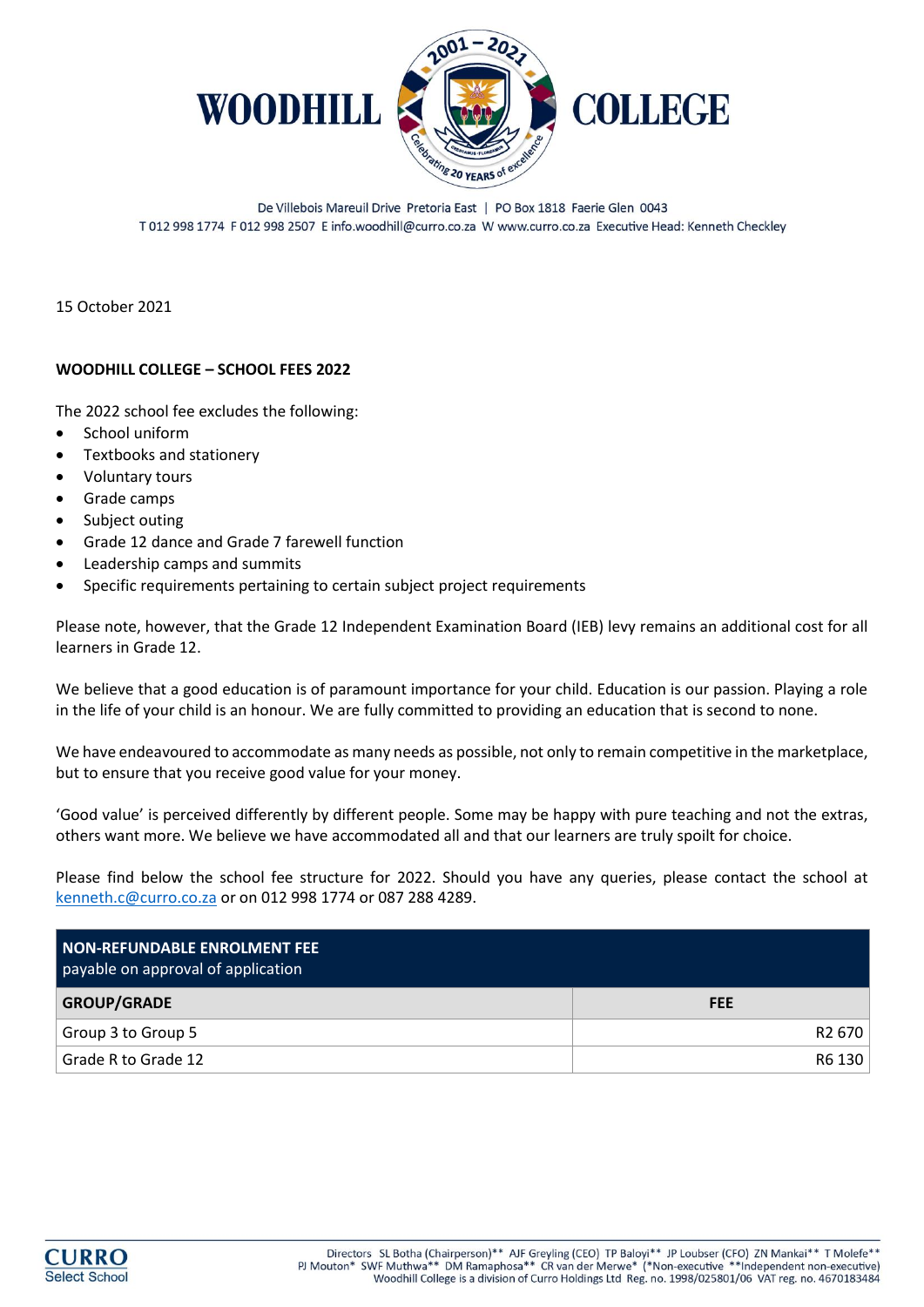

### **STANDARD SCHOOL FEES (excluding debenture holders)**

Woodhill College will have an all-inclusive fee structure. Parents and guardians will still need to purchase devices and textbooks.

| <b>STANDARD SCHOOL FEES</b><br>payable over 12 months<br><b>Note: Sibling saving: 5%</b> |                      |                                  |                          |
|------------------------------------------------------------------------------------------|----------------------|----------------------------------|--------------------------|
| <b>GROUP/GRADE</b>                                                                       | <b>School fees</b>   | Annual<br>payment<br>(5% saving) | 12 x monthly<br>payments |
| Group 3                                                                                  | R40 560              | R38 535                          | R3 380                   |
| Groups 4 and 5 and Grade R                                                               | R57 120              | R54 265                          | R4 760                   |
| Grade 1, 2 and 3                                                                         | R83 040              | R78 890                          | R6 920                   |
| Grades 4, 5 and 6                                                                        | R88 320              | R83 905                          | R7 360                   |
| Grade 7, 8 and 9                                                                         | R <sub>104</sub> 280 | R99 070                          | R8 690                   |
| Grade 10 and 11                                                                          | R110 640             | R105 110                         | R9 220                   |
| Grade 12 (over 11 months)                                                                | R <sub>110</sub> 770 | R <sub>105</sub> 235             | R <sub>10</sub> 070      |

# **DEBENTURE HOLDER SCHOOL FEES (No new debentures – applies to existing debenture holders only)** payable over 12 months

**Note: Sibling saving: 5%**

| <b>GROUP/GRADE</b>         | <b>School fees</b> | Annual<br>payment<br>(5% saving) | 12 x monthly<br>payments |
|----------------------------|--------------------|----------------------------------|--------------------------|
| Group 3                    | R40440             | R38420                           | R3 370                   |
| Groups 4 and 5 and Grade R | R50400             | R47880                           | R4 200                   |
| Grades 1, 2 and 3          | R71640             | R68060                           | R5 970                   |
| Grades 4, 5 and 6          | R76080             | R70 280                          | R6 340                   |
| Grades 7, 8 and 9          | R92 880            | R88 240                          | R7 740                   |
| Grades 10 and 11           | R98 640            | R93 710                          | R8 220                   |
| Grade 12 (over 11 months)  | R98 670            | R93 740                          | R8 970                   |

# **OTHER COMPULSORY FEES** payable over 10 months

| <b>COMPULSORY FEES/LEVIES</b>                                                 | <b>MONTHLY FEE</b><br>January to October | <b>TOTAL FOR THE YEAR</b> |
|-------------------------------------------------------------------------------|------------------------------------------|---------------------------|
| IEB examination fee for Grade 12                                              | R770                                     | R7 700                    |
| Project-based Learning (Grade 8 and Grade 9) – once-off<br>payment            | n/a                                      | R <sub>250</sub>          |
| Engineering Graphics and Design (Grade 10 to Grade 12) – once-<br>off payment | n/a                                      | R <sub>250</sub>          |
| Robotics and Coding (Grade 8 and Grade 9) – once-off payment                  | n/a                                      | R <sub>250</sub>          |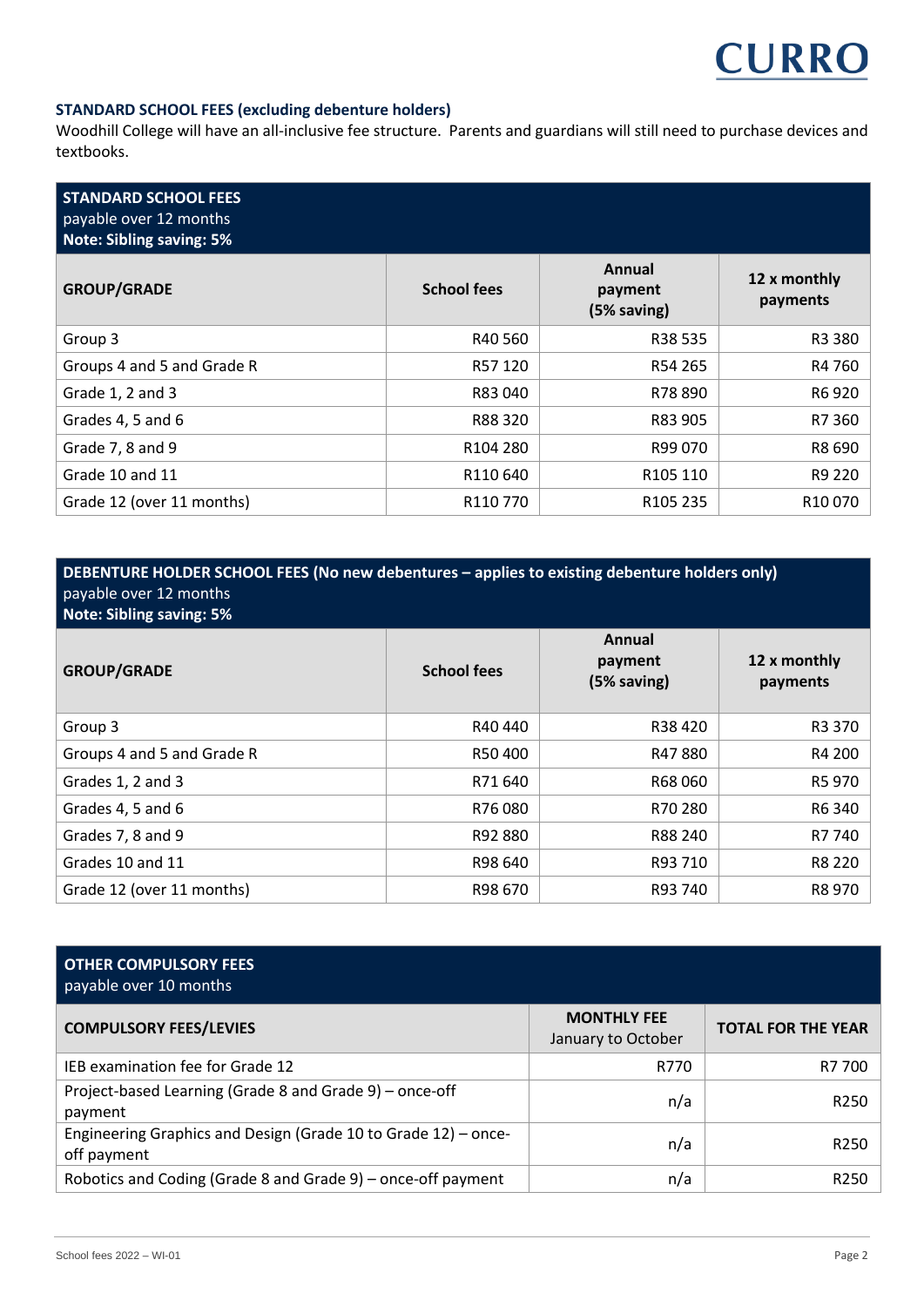

| <b>OTHER FEES</b><br>payable over 12 months                                                                                                                                                        |                                           |                                           |
|----------------------------------------------------------------------------------------------------------------------------------------------------------------------------------------------------|-------------------------------------------|-------------------------------------------|
| <b>SERVICE</b>                                                                                                                                                                                     | <b>MONTHLY FEE</b><br>January to December | <b>TOTAL FOR THE YEAR</b>                 |
| Aftercare Group 4 to Grade R                                                                                                                                                                       | R <sub>1</sub> 090                        | R13080                                    |
| Aftercare Grade 1 to Grade 7                                                                                                                                                                       | R800                                      | R 9 600                                   |
| Bus fees return fare (depending on route)                                                                                                                                                          | R840 - R960                               | R <sub>10</sub> 080 - R <sub>11</sub> 520 |
| Wider subject choice offering<br>Grades 8 to 12: Cost per subject<br>Costs are only applicable if taken as an additional 8th, 9th or<br>10th subject<br>(See more information under general below) | R800                                      | R9 600                                    |

Our campus boasts a huge array of offerings:

- Outstanding qualified teachers, willing to go the extra mile
- Enriched curriculum ensuring only the best for your child robotics, collaborative and critical thinking is encouraged
- Variety of sporting and cultural options
- A STEAMD room, with 3D printers, laser cutters, virtual reality and much more
- Our auditorium and amphitheatre play hosts to many events, large and small
- Our new 340-seater, state-of -the-art theatre will also host various cultural events
- Dance studio
- Sporting facilities are as follows:
	- o Three heated swimming pools, one of which is indoors
	- o Hockey AstroTurf and two hockey fields
	- o Cricket oval and two additional cricket fields
	- o Rugby field
	- o Two soccer fields
	- o Eight multipurpose netball/tennis courts
	- o Indoor and outdoor basketball court
- We are home to swimming, tennis, rugby, hockey, soccer, athletics and golf academies that are run by professionals who are qualified and respected in their respective sporting codes
- Lights have been installed on the AstroTurf, two tennis/netball courts, basketball court and the main rugby/soccer field
- Additional security measures have been installed on our campus

We are looking ahead with more exciting things planned for 2022, viz.

- Resurfacing and refencing of tennis/netball courts
- Covered seating at the hockey AstroTurf
- Upgrading of the primary school computer centre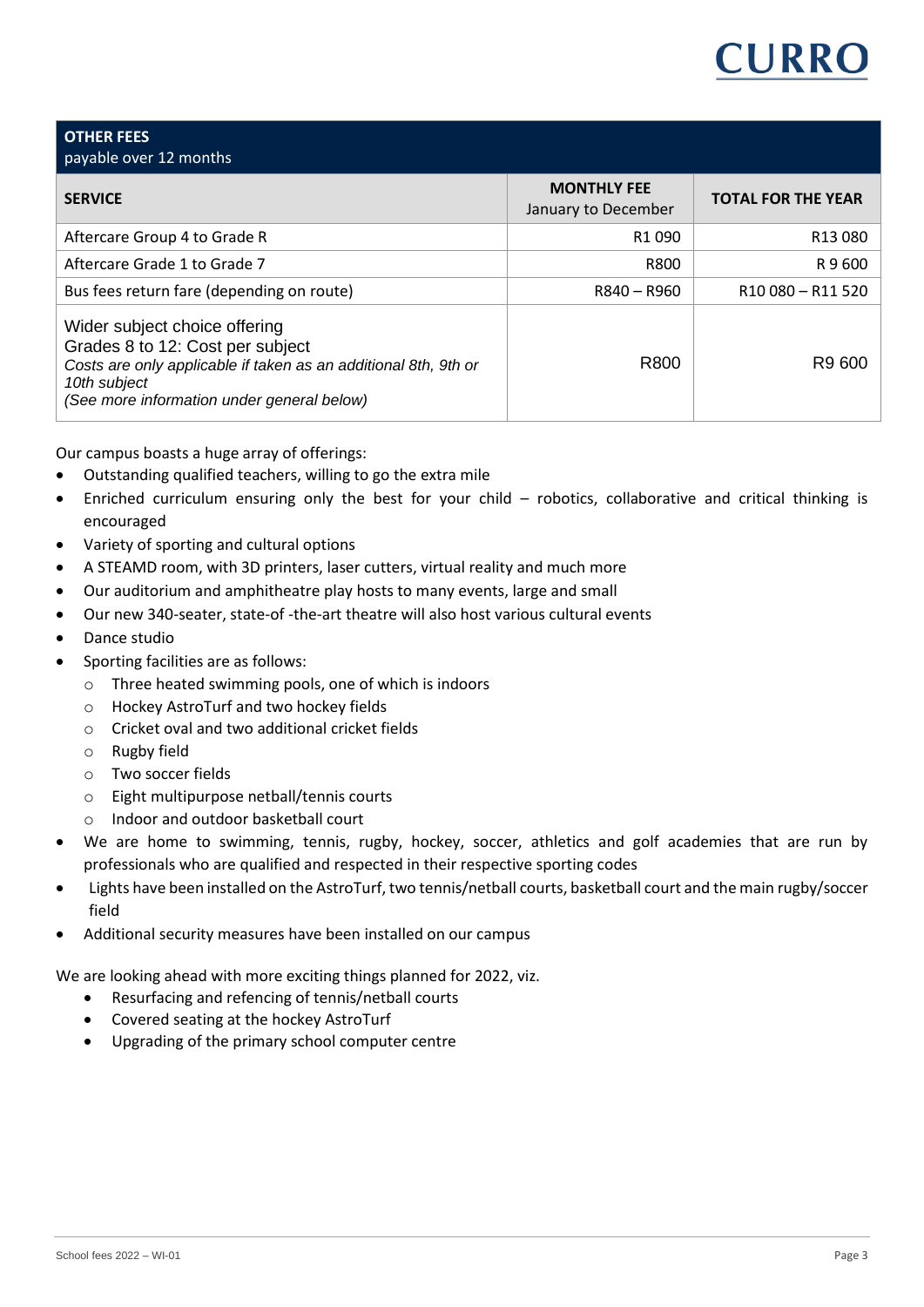

| <b>PAYMENT METHODS 2022</b>                                     |                                                                                                                                 |  |
|-----------------------------------------------------------------|---------------------------------------------------------------------------------------------------------------------------------|--|
| Method 1                                                        | Annual payment in advance, due by 31 January 2022.                                                                              |  |
| Method 2                                                        | Debit-order payments, which can be scheduled monthly in advance x 12 months on or about the<br>2nd, 16th or 26th of each month. |  |
| YOUR FAMILY CODE IS REQUIRED AS THE REFERENCE FOR ALL PAYMENTS. |                                                                                                                                 |  |

Please note that **cash is not accepted as a form of payment for fees** at the school.

#### **Early settlement**

• If annual school fees for 2022 are settled in full by 31 January 2022, a 5% saving on the fee is applied.

#### **Payments**

- The school fee payments may be made **annually** or **monthly in 12 equal instalments**, including January and December.
- **NOTE: Grade 12 school fee is payable over 11 months: January to November.**
- Debit-order payments, which can be scheduled monthly in advance x 12 months on or about the 2nd, 16th or 26th of each month. **EXISTING DEBIT ORDERS WILL BE ROLLED OVER AUTOMATICALLY UNLESS THEY ARE CANCELLED IN WRITING.**

#### **DEBIT-ORDER COMPLETION**

If you are not yet paying by debit order, we request that you do so as soon as possible since this substantially reduces the administrative burden to identify deposits into our bank account and allocate to the correct learner accounts. We rely on predictable monthly cash flows to manage our affairs.

Please complete a debit-order form and deliver it by hand to the school's bursar before 30 November 2021. The form is available from the school and on the Curro website at [www.curro.co.za.](http://www.curro.co.za/) **Existing debit orders will be automatically rolled over unless they are cancelled in writing.**

| <b>BANK DETAILS</b>   |                                                         |  |
|-----------------------|---------------------------------------------------------|--|
| Name of account       | <b>Curro Holdings Ltd</b>                               |  |
| <b>Bank</b>           | <b>Standard Bank</b>                                    |  |
| <b>Account number</b> | 012 674 710                                             |  |
| <b>Branch code</b>    | 012 345                                                 |  |
| Reference             | Your family code (3 letters and 3 numbers, i.e. ABC012) |  |